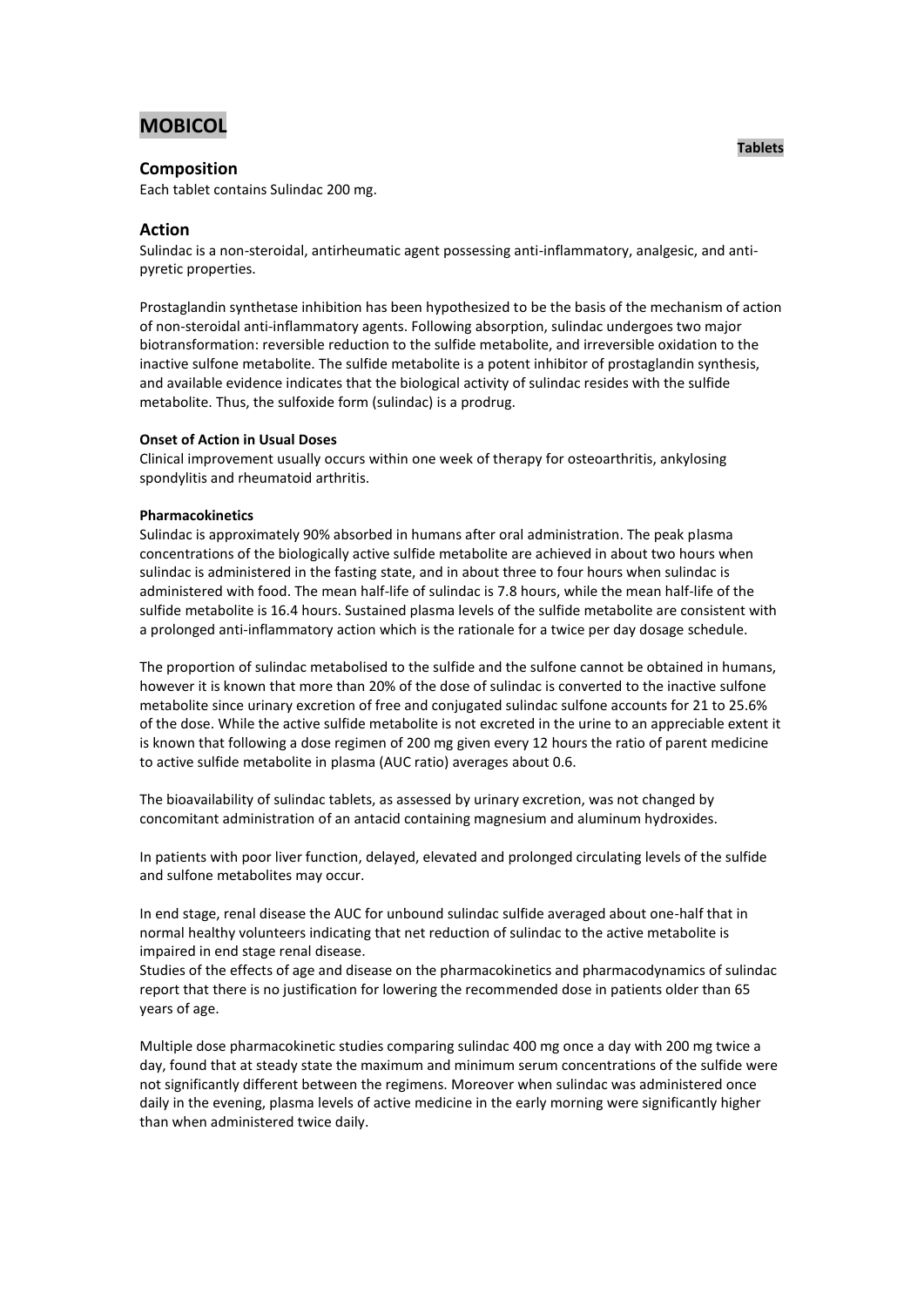Sulindac and the sulfone metabolite undergo extensive enterohepatic circulation relative to the sulfide metabolite. The enterohepatic circulation together with the reversible metabolism is probably major contributors to sustained plasma levels of the active medicine.

The primary route of excretion in humans is via the urine as both sulindac and the sulfone metabolite and glucuronide conjugates. Approximately 50% of an oral dose is excreted in the urine, with the conjugated sulfone metabolite accounting for the major portion. Approximately 25% of an oral dose found in the faeces, primarily as the sulfone and sulfide metabolites.

### **Indications**

Mobicol indicated for the symptomatic treatment of the following:

- Rheumatoid arthritis.
- Osteoarthritis.
- Ankylosing Spondylitis.
- Periarticular inflammatory disorders.
- Acute gouty arthritis.

### **Contraindications**

- Patients known to be allergic to Sulindac.
- Patients in whom acute asthmatic attacks, urticaria or rhinitis have been precipitated by aspirin or other non-steroidal anti-inflammatory agents.
- Patients with a history of active gastro-intestinal bleeding or peptic ulceration.
- Sulindac should not be given to children.

#### **Warnings**

### **Gastrointestinal**

Serious gastrointestinal toxicity such as bleeding, ulceration and perforation can occur at any time, with or without warning symptoms, in patients treated chronically with NSAID's. Although minor upper gastrointestinal problems, such as dyspepsia, are common and usually develop early in therapy, physicians should remain alert for ulceration and bleeding in patients treated chronically with NSAID's, even in the absence of previous gastrointestinal tract symptoms.

In patients with active gastrointestinal bleeding or an active peptic ulcer, an appropriate ulcer regimen should be instituted. Physicians must weigh the benefits of therapy with Sulindac against the possible hazards, and carefully monitor the patient's progress. When Sulindac is prescribed for patients with a history of upper gastrointestinal tract disease, it should be administered under close supervision, and only when monitoring for potential side effects is undertaken .

Elderly or debilitated patients seem to tolerate, ulceration or bleeding less will than other individuals do, and most spontaneous reports of fatal gastrointestinal events are in this population.

#### **Hypersensitivity**

Fever and other evidence of hypersensitivity (including abnormalities in one or more liver function tests and severe skin reactions) have occurred in rare cases during therapy with Sulindac. Fatalities have occurred in these patients. Hepatitis and/or jaundice, with or without fever my occur, usually within the first 1-3 months of therapy. Determinations of liver function should be considered whenever a patient on therapy with Sulindac develops unexplained fever, rash or other dermatological reactions or constitutional symptoms. If unexplained fever or other evidence of hypersensitivity occurs, therapy with Sulindac should be discontinued. The elevated temperature and abnormalities in liver function caused by Sulindac characteristically have reverted to normal after discontinuation of therapy. Administration of Sulindac should not be reinstituted in such patients.

**Renal**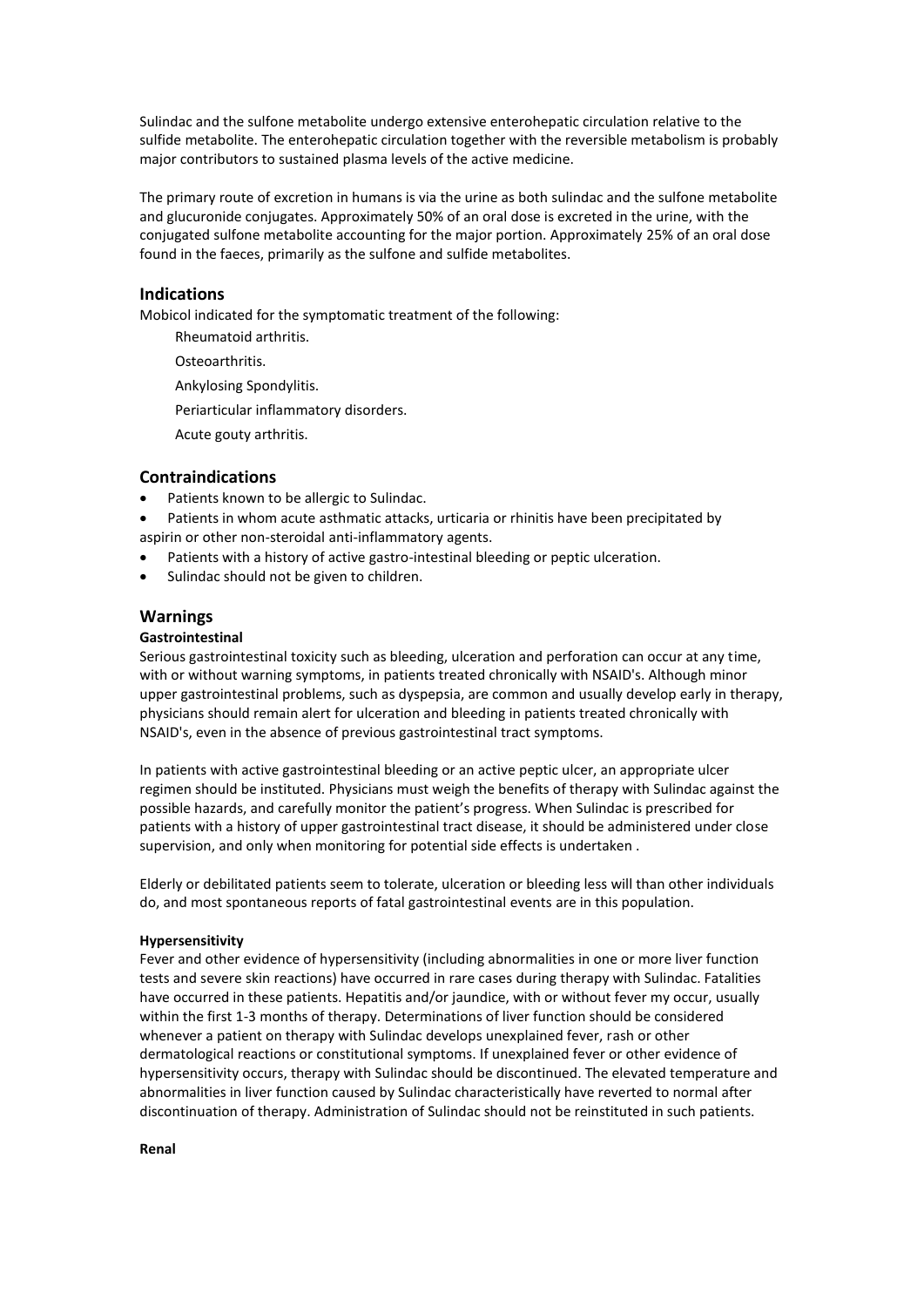Since primarily the kidneys, patients with, eliminate Sulindac significantly, impaired renal function should be closely monitored, and a low daily dosage should be anticipated to avoid excessive drug accumulation. Such patients should be kept well hydrated while receiving Sulindac.

#### **Hepatic**

Patients with symptoms and/or signs suggesting liver dysfunction, or in whom an abnormal liver test has been reported, should be evaluated for evidence of the development of more severe hepatic reactions while on therapy with Sulindac. Although such reactions are rare, if abnormal liver tests persist or worsen, or clinical signs and symptoms consistent with liver disease develop, or systemic manifestation occur (e.g. eosinophilia, rash, etc.), Sulindac should be discontinued.

### **Pregnancy**

### *Category B (1 st and 2nd trimesters)*

Animal reproduction studies have failed to demonstrate a risk to the fetus and there are no adequate and well-controlled studies in pregnant women.

#### *Category D (If used in 3rd trimester)*

There is positive evidence of human fetal risk based on adverse reaction data from investigational or marketing experience or studies in humans, but potential benefits may warrant use of the drug in pregnant women despite potential risks.

### **Nursing Mothers**

It is not known whether Sulindac is secreted in human milk. However, it is secreted in the milk of lactating rats. Nursing should not be undertaken while a patient is receiving Sulindac.

#### **Paediatric Use**

Safety and effectiveness in children have not been established.

### **Adverse Reactions**

Gastro-intestinal side effects are the most common and consist of abdominal pain, nausea, and constipation. Gastro-intestinal ulceration and bleeding may also occur. The most frequently reported central nervous system side effects are drowsiness, dizziness,

headache, and nervousness.

Other adverse effects include depression, tinnitus, confusion, light-headedness, insomnia, psychiatric disturbances, syncope, convulsions, coma, peripheral neuropathy, blurred vision and other ocular effects, edema and mass gain, hypertension, hematuria, skin rashes, pruritus, urticaria, stomtatitis, alopecia and hypersensitivity reactions.

A hypersensitivity syndrome consisting of fever and chills, skin rashes or other cutaneous manifestations, hepatotoxicity, renal toxicity (including renal failure), leukopenia, thrombocytopenia, eosinophilia, inflamed glands or lymph nodes, and arthralgia has been reported.

Leucopenia, purpura, thrombocytopenia, aplastic anaemia, haemolytic anaemia, agranulocytosis, epitaxis, hyperglycemia, hyperkalemia, and vaginal bleeding have been reported. There have also been reports of hepatitis and jaundice or renal failure.

### **Precautions**

Although Sulindac has less effect on platelet function and bleeding time than acetylsalicylic acid, it is nevertheless an inhibitor of platelet function. Therefore, patients who may be adversely affected should be carefully observed when Sulindac is administered.

Pancreatitis has been reported in patients receiving Sulindac. Should pancreatitis be suspected, the drug should be discontinued and not restarted. Supportive medical therapy should be instituted, and the patient monitored closely with appropriate laboratory studies (e.g. serum and urine amylase, amylase/Creatinine clearance ratio, electrolytes, serum calcium, glucose, lipase). A search for other causes of pancreatitis, as well as those conditions which mimic pancreatitis, should be conducted.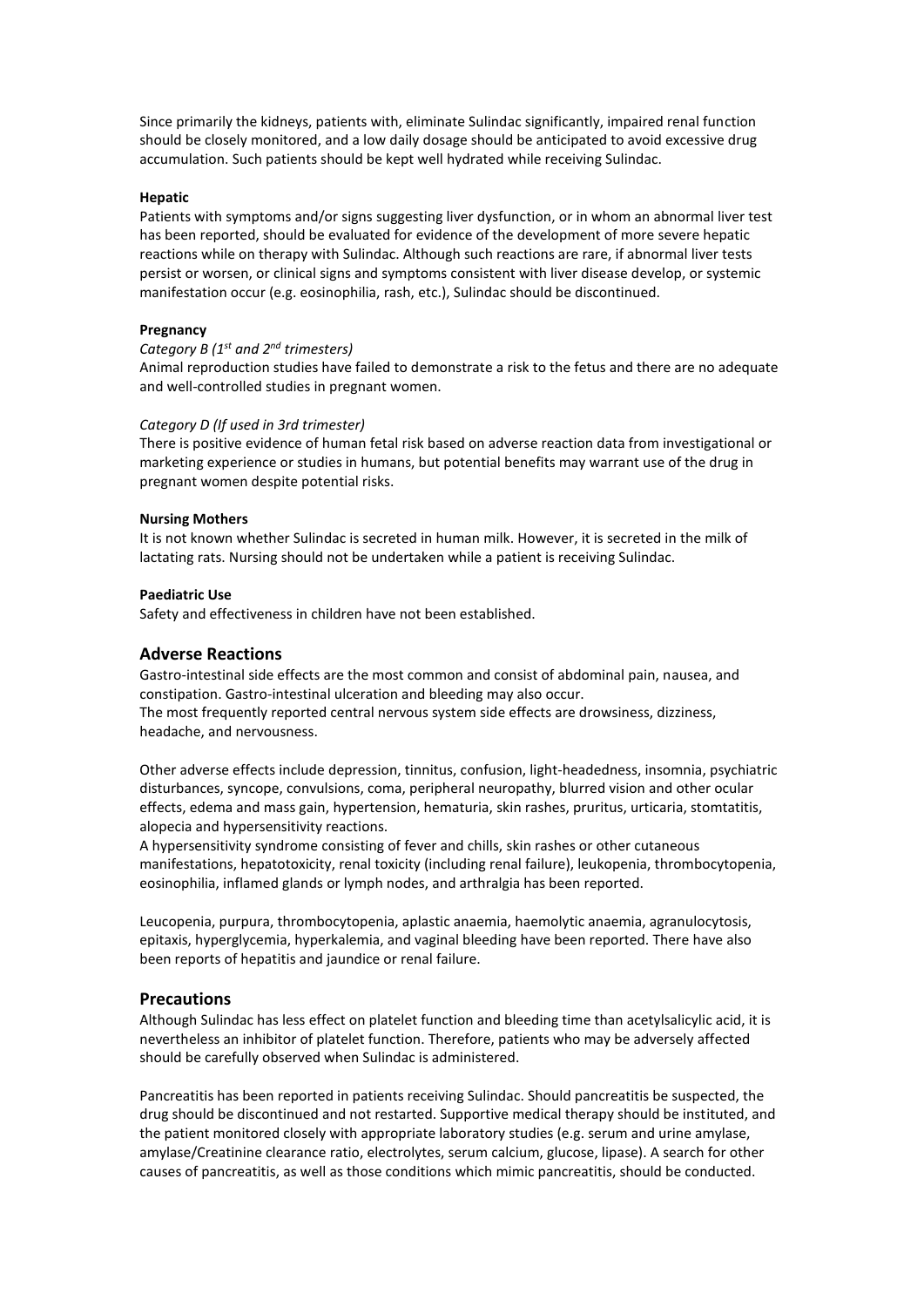Because of reports of adverse eye findings with NSAID's, it is recommended that patients who develop eye complaints during treatment with Sulindac undergo ophthalmological examinations.

In patients with poor liver function, delayed, elevated, and prolonged circulating levels of the sulphide and sulfone metabolites may occur. Such patients should be monitored closely, and a reduction of daily dosage may be required.

Peripheral edema has been observed in some patients taking Sulindac. Therefore, as with other NSAID's, Sulindac should be used with caution in patients with compromised cardiac function, hypertension, or other conditions predisposing to fluid retention.

Use of Sulindac may allow a reduction in dosage or the elimination of chronic corticosteroid therapy in some patients with rheumatoid arthritis. However, it is generally necessary to reduce corticosteroids gradually over several months, in order to avoid an exacerbation of the disease or signs and symptoms of adrenal insufficiency. Abrupt withdrawal of chronic corticosteroid treatment is generally not recommended, even when patients have had a serious complication of chronic corticosteroid therapy.

Sulindac may cause drowsiness. Patients should be warned that their ability to perform potentially hazardous takes requiring mental alertness or physical coordination, such as driving a vehicle or operating machinery, might be impaired.

### **Drug Interactions**

#### *Sulindac/ Oral Anticoagulants/ Oral Hypoglycemics*

Although Sulindac and its sulphide metabolite are highly bound to protein, studies in which Sulindac was administered in a dose of 400 mg daily showed no clinically significant interaction with oral anticoagulants or oral hypoglycaemic agents. However, patients should be monitored carefully until it is certain that no change in their anticoagulant or hypoglycaemic dosage is required. Special attention should be paid to patients taking higher than recommended doses, and to patients with renal impairment or other metabolic defects that might increase Sulindac blood levels.

#### *Sulindac/Acetylsalicylic Acid*

The concomitant administration of acetylsalicylic acid with Sulindac significantly depresses the plasma levels of the active sulphide metabolite, and increases the incidence of gastrointestinal adverse reactions. Therefore, this combination cannot be recommended.

#### *Sulindac/ Diflunisal*

The concomitant administration of Sulindac and diflunisal in normal volunteers resulted in lowering of the plasma levels of the active Sulindac sulphide metabolite by approximately one-third.

#### *Sulindac/ Propoxyphene Hydrochloride/ Paracetamol*

Neither propoxyphene hydrochloride nor Paracetamol had any effect on the plasma levels of Sulindac or the sulphide metabolite.

#### *Sulindac/ Antacids*

In a drug interaction study and antacid (magnesium and aluminium hydroxides, in suspension) was administered with Sulindac with no significant difference in absorption.

#### *Sulindac/ Antihypertensive Agents*

In general, Sulindac does not reduce the antihypertensive effects of a variety of agents used to treat mild to moderate hypertension, in contrast to most other NSAID's. However, the blood pressure of patients taking Sulindac with antihypertensive agents should still be closely monitored.

*Sulindac/ Probenecid*